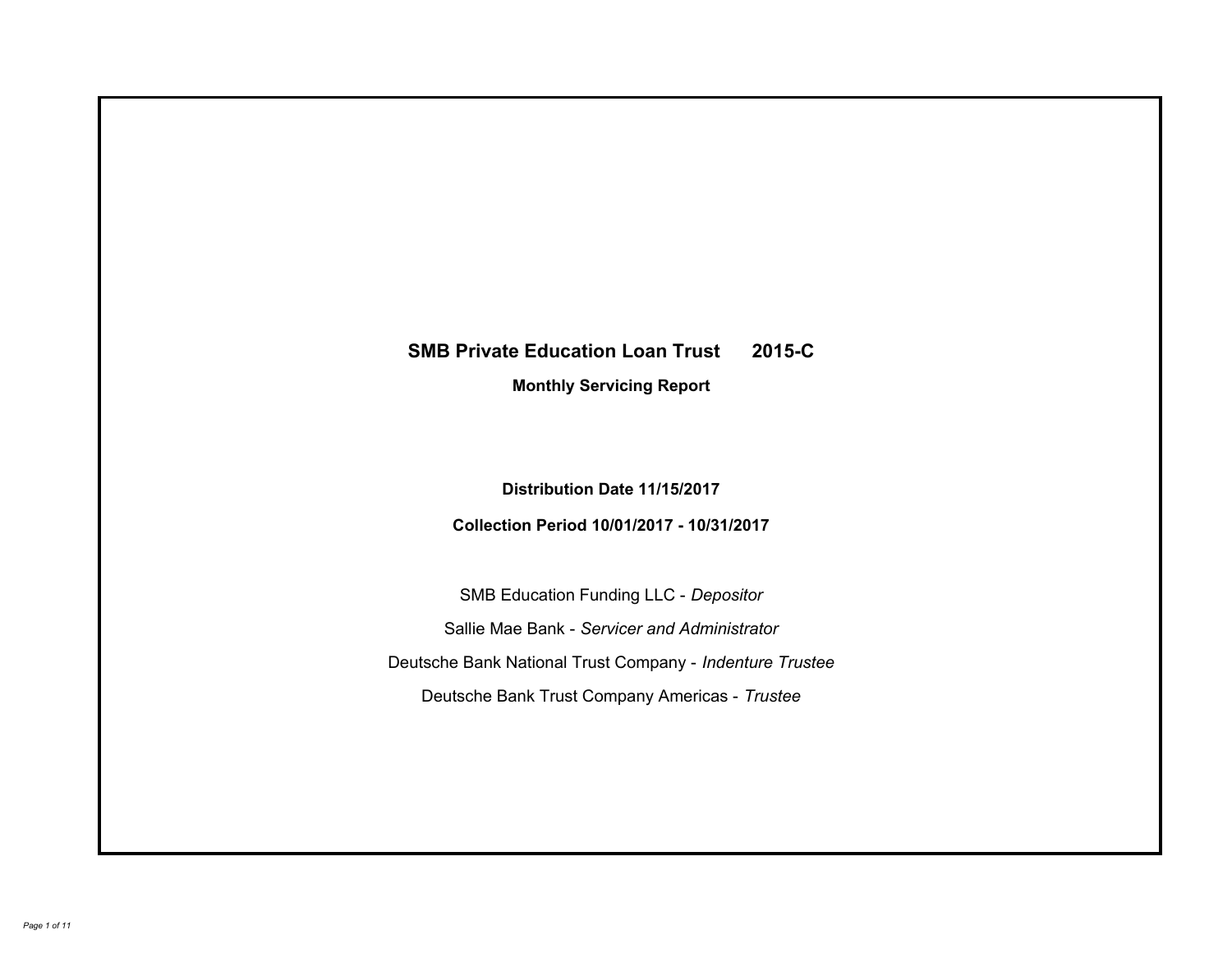| A           | <b>Student Loan Portfolio Characteristics</b>   |                   | Settlement Date<br>10/27/2015 | 09/30/2017       | 10/31/2017       |
|-------------|-------------------------------------------------|-------------------|-------------------------------|------------------|------------------|
|             | <b>Principal Balance</b>                        |                   | \$693,787,197.00              | \$553,660,738.70 | \$546,199,334.71 |
|             | Interest to be Capitalized Balance              |                   | 55,852,621.68                 | 35,426,919.23    | 35,375,715.59    |
|             | Pool Balance                                    |                   | \$749,639,818.68              | \$589,087,657.93 | \$581,575,050.30 |
|             | Weighted Average Coupon (WAC)                   |                   |                               |                  |                  |
|             | WAC1 (Contractual Interest Rate on the Loan)    |                   | 8.28%                         | 8.89%            | 8.86%            |
|             | WAC2 (Average of Applicable Interest Rate)      |                   | 8.28%                         | 8.86%            | 8.83%            |
|             | WAC3 (Average of Actual Interest Rate)          |                   | 8.22%                         | 8.78%            | 8.76%            |
|             | Weighted Average Remaining Term                 |                   | 127.00                        | 120.61           | 120.92           |
|             | Number of Loans<br>Number of Borrowers          |                   | 65,154<br>45,614              | 52,196<br>37,026 | 51,507<br>36,571 |
|             | Pool Factor                                     |                   |                               | 0.785827598      | 0.775805975      |
|             | Since Issued Total Constant Prepayment Rate (1) |                   |                               | 9.22%            | 9.25%            |
| $\sf B$     | <b>Debt Securities</b>                          | Cusip/Isin        | 10/16/2017                    |                  | 11/15/2017       |
|             | A <sub>2</sub> A                                | 78448RAB2         | \$193,982,918.99              |                  | \$187,477,544.22 |
|             | A2B                                             | 78448RAC0         | \$93,711,555.06               |                  | \$90,568,861.94  |
|             | A <sub>3</sub>                                  | 78448RAD8         | \$75,000,000.00               |                  | \$75,000,000.00  |
|             | В                                               | 78448RAE6         | \$70,000,000.00               |                  | \$70,000,000.00  |
|             | C                                               | 78448RAF3         | \$50,000,000.00               |                  | \$50,000,000.00  |
|             |                                                 |                   |                               |                  |                  |
| $\mathsf C$ | <b>Certificates</b>                             | <b>Cusip/Isin</b> | 10/16/2017                    |                  | 11/15/2017       |
|             | Residual                                        | 78448R106         | \$100,000.00                  |                  | \$100,000.00     |
|             |                                                 |                   |                               |                  |                  |
| D           | <b>Account Balances</b>                         |                   | 10/16/2017                    |                  | 11/15/2017       |
|             | Reserve Account Balance                         |                   | \$1,884,455.00                |                  | \$1,884,455.00   |
|             |                                                 |                   |                               |                  |                  |
| Ε           | <b>Asset / Liability</b>                        |                   | 10/16/2017                    |                  | 11/15/2017       |
|             | Overcollateralization Percentage                |                   | 18.06%                        |                  | 18.66%           |
|             | Specified Overcollateralization Amount          |                   | \$176,726,297.38              |                  | \$174,472,515.09 |
|             | <b>Actual Overcollateralization Amount</b>      |                   | \$106,393,183.88              |                  | \$108,528,644.14 |

(1) For additional information, see 'Since Issued CPR Methodology' found on page 11 of this report.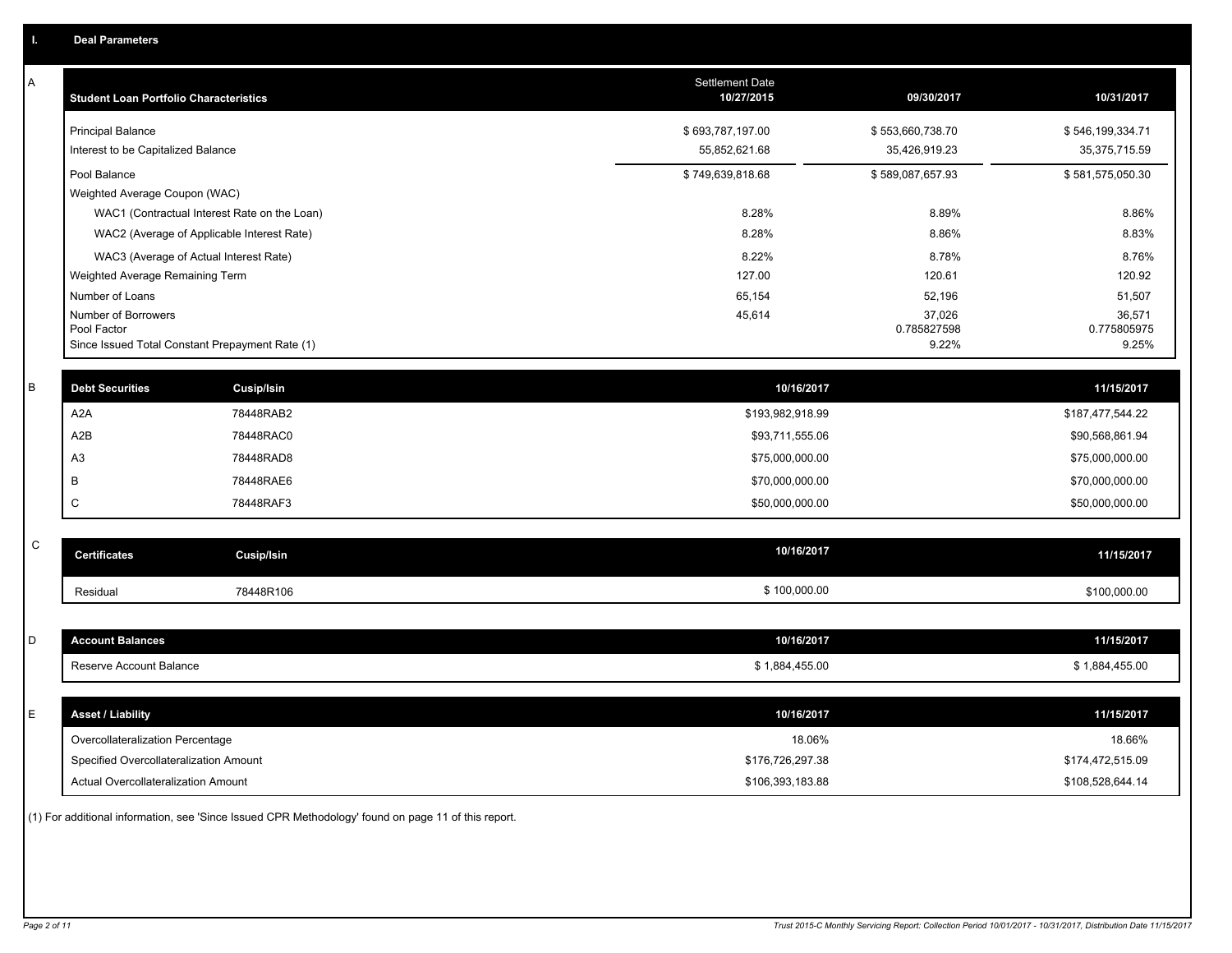# **II. 2015-C Trust Activity 10/01/2017 through 10/31/2017**

| <b>Borrower Principal</b>                                             | 8,420,550.32    |
|-----------------------------------------------------------------------|-----------------|
| <b>Consolidation Activity Principal</b>                               | 0.00            |
| Seller Principal Reimbursement                                        | 0.00            |
| Servicer Principal Reimbursement                                      | 0.00            |
| Delinquent Principal Purchases by Servicer                            | 0.00            |
| <b>Other Principal Deposits</b>                                       | 0.00            |
| <b>Total Principal Receipts</b>                                       | \$8,420,550.32  |
| В<br><b>Student Loan Interest Receipts</b>                            |                 |
| Borrower Interest                                                     | 2,736,518.69    |
| <b>Consolidation Activity Interest</b>                                | 0.00            |
| Seller Interest Reimbursement                                         | 0.00            |
| Servicer Interest Reimbursement                                       | 0.00            |
| Delinquent Interest Purchases by Servicer                             | 0.00            |
| <b>Other Interest Deposits</b>                                        | 0.00            |
| <b>Total Interest Receipts</b>                                        | \$2,736,518.69  |
| C<br><b>Recoveries on Realized Losses</b>                             | \$101,081.79    |
| D<br><b>Investment Income</b>                                         | \$9,942.83      |
| <b>Funds Borrowed from Next Collection Period</b><br>E.               | \$0.00          |
| F<br><b>Funds Repaid from Prior Collection Period</b>                 | \$0.00          |
| G<br>Loan Sale or Purchase Proceeds                                   | \$0.00          |
| н<br>Initial Deposits to Distribution Account                         | \$0.00          |
| <b>Excess Transferred from Other Accounts</b>                         | \$0.00          |
| <b>Borrower Benefit Reimbursements</b><br>J                           | \$0.00          |
| <b>Other Deposits</b><br>Κ                                            | \$0.00          |
| Г<br><b>Other Fees Collected</b>                                      | \$0.00          |
| М<br><b>AVAILABLE FUNDS</b>                                           | \$11,268,093.63 |
| N<br>Non-Cash Principal Activity During Collection Period             | \$959,146.33    |
| Aggregate Purchased Amounts by the Depositor, Servicer or Seller<br>O | \$0.00          |
| P<br>Aggregate Loan Substitutions                                     | \$0.00          |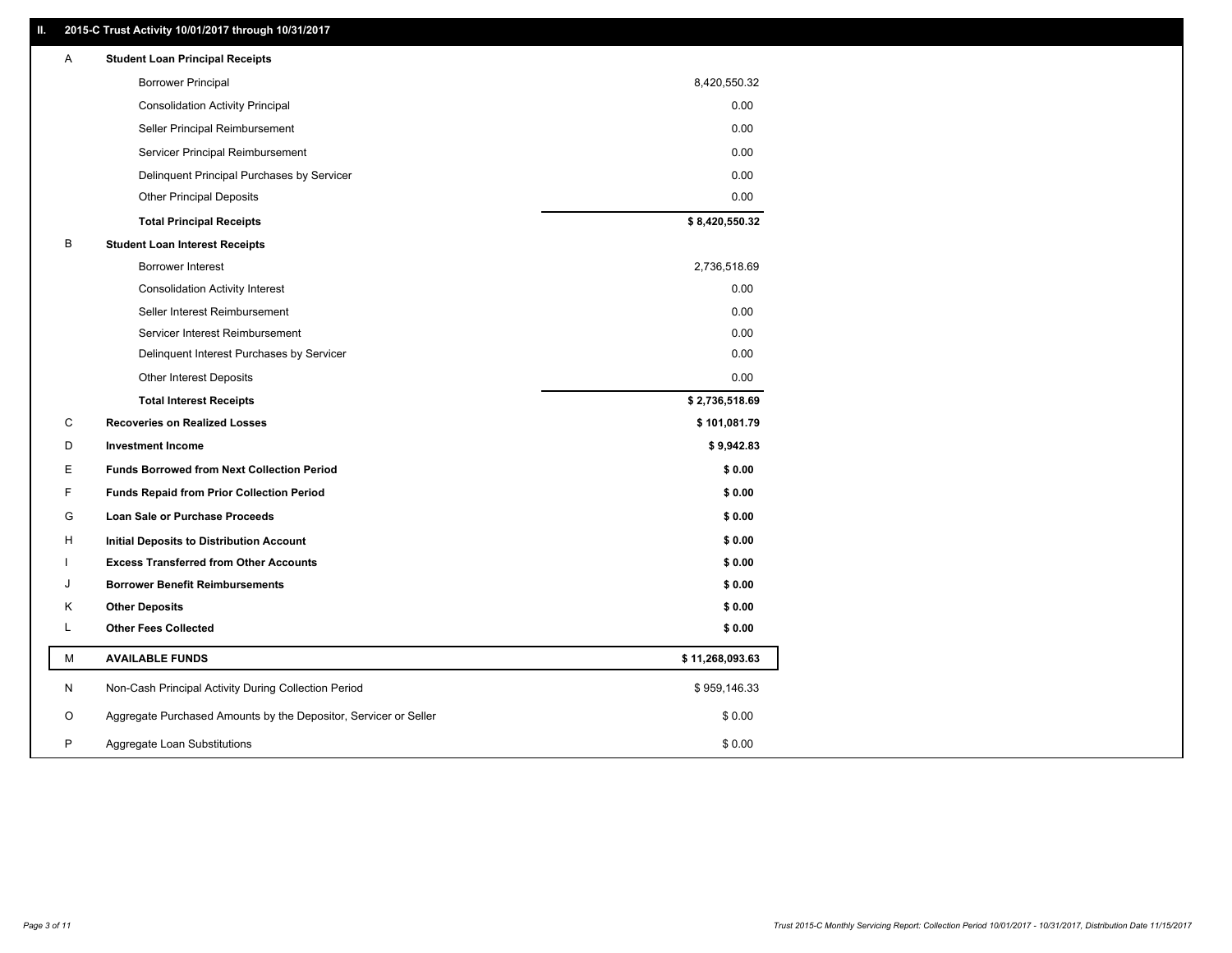|                   |                       |                          |         |                                                           | <b>Loans by Repayment Status</b> |                            |                          |         |                                                                  |                |                            |
|-------------------|-----------------------|--------------------------|---------|-----------------------------------------------------------|----------------------------------|----------------------------|--------------------------|---------|------------------------------------------------------------------|----------------|----------------------------|
|                   |                       |                          |         | 10/31/2017                                                |                                  |                            |                          |         | 09/30/2017                                                       |                |                            |
|                   |                       | <b>Wtd Avg</b><br>Coupon | # Loans | Principal and<br><b>Interest Accrued</b><br>to Capitalize | % of Principal                   | % of Loans in<br>Repay (1) | <b>Wtd Avg</b><br>Coupon | # Loans | <b>Principal and</b><br><b>Interest Accrued</b><br>to Capitalize | % of Principal | % of Loans in<br>Repay (1) |
| INTERIM:          | IN SCHOOL             | 9.72%                    | 3,663   | \$49,848,688.43                                           | 8.571%                           | $-$ %                      | 9.72%                    | 3,741   | \$50,792,973.11                                                  | 8.622%         | $-$ %                      |
|                   | GRACE                 | 9.74%                    | 2,663   | \$38,225,046.04                                           | 6.573%                           | $-$ %                      | 9.72%                    | 2,702   | \$38,675,600.59                                                  | 6.565%         | $-$ %                      |
|                   | <b>DEFERMENT</b>      | 9.59%                    | 2,881   | \$35,007,779.81                                           | 6.019%                           | $-$ %                      | 9.56%                    | 2,833   | \$33,970,250.83                                                  | 5.767%         | $-$ %                      |
| <b>REPAYMENT:</b> | <b>CURRENT</b>        | 8.47%                    | 39,648  | \$421,953,269.06                                          | 72.554%                          | 92.030%                    | 8.50%                    | 40,114  | \$428,070,941.37                                                 | 72.667%        | 91.930%                    |
|                   | 31-60 DAYS DELINQUENT | 8.82%                    | 651     | \$8,296,093.36                                            | 1.426%                           | 1.809%                     | 9.27%                    | 753     | \$9,432,903.67                                                   | 1.601%         | 2.026%                     |
|                   | 61-90 DAYS DELINQUENT | 9.19%                    | 350     | \$4,291,342.66                                            | 0.738%                           | 0.936%                     | 9.20%                    | 306     | \$3,948,259.91                                                   | 0.670%         | 0.848%                     |
|                   | > 90 DAYS DELINQUENT  | 9.56%                    | 163     | \$2,244,048.27                                            | 0.386%                           | 0.489%                     | 9.91%                    | 157     | \$1,803,785.83                                                   | 0.306%         | 0.387%                     |
|                   | <b>FORBEARANCE</b>    | 8.72%                    | 1,488   | \$21,708,782.67                                           | 3.733%                           | 4.735%                     | 8.96%                    | 1,590   | \$22,392,942.62                                                  | 3.801%         | 4.809%                     |
| <b>TOTAL</b>      |                       |                          | 51,507  | \$581,575,050.30                                          | 100.00%                          | 100.00%                    |                          | 52,196  | \$589,087,657.93                                                 | 100.00%        | 100.00%                    |

Percentages may not total 100% due to rounding  $\star$ 

1 Loans classified in "Repayment" include any loan for which interim interest only, \$25 fixed payments or full principal and interest payments are due.

|                                                                                                                                                                                                           | <b>Wtd Avg</b><br>Coupon |         | 10/31/2017<br>Principal and              |                |                                |                          |         | 09/30/2017                                                |                |                                |
|-----------------------------------------------------------------------------------------------------------------------------------------------------------------------------------------------------------|--------------------------|---------|------------------------------------------|----------------|--------------------------------|--------------------------|---------|-----------------------------------------------------------|----------------|--------------------------------|
|                                                                                                                                                                                                           |                          |         |                                          |                |                                |                          |         |                                                           |                |                                |
|                                                                                                                                                                                                           |                          | # Loans | <b>Interest Accrued</b><br>to Capitalize | % of Principal | % of Loans in<br>P&I Repay (2) | <b>Wtd Avg</b><br>Coupon | # Loans | Principal and<br><b>Interest Accrued</b><br>to Capitalize | % of Principal | % of Loans in<br>P&I Repay (2) |
| IN SCHOOL<br>INTERIM:                                                                                                                                                                                     | 9.44%                    | 6,910   | \$94,547,599.82                          | 16.257%        | $-$ %                          | 9.40%                    | 7,793   | \$106,146,916.97                                          | 18.019%        | $-$ %                          |
| GRACE                                                                                                                                                                                                     | 9.38%                    | 5,273   | \$76,625,428.87                          | 13.176%        | $-$ %                          | 9.38%                    | 5,384   | \$78,444,599.32                                           | 13.316%        | $-$ %                          |
| <b>DEFERMENT</b>                                                                                                                                                                                          | 9.22%                    | 5,379   | \$62,597,091.21                          | 10.763%        | $-$ %                          | 9.21%                    | 5,267   | \$60,697,800.46                                           | 10.304%        | $-$ %                          |
| <b>CURRENT</b><br>P&I REPAYMENT:                                                                                                                                                                          | 8.29%                    | 31,355  | \$311,998,352.50                         | 53.647%        | 89.705%                        | 8.30%                    | 31,033  | \$307,156,474.96                                          | 52.141%        | 89.342%                        |
| 31-60 DAYS DELINQUENT                                                                                                                                                                                     | 8.76%                    | 603     | \$7,710,154.99                           | 1.326%         | 2.217%                         | 9.22%                    | 688     | \$8,711,761.75                                            | 1.479%         | 2.534%                         |
| 61-90 DAYS DELINQUENT                                                                                                                                                                                     | 9.16%                    | 338     | \$4,155,822.40                           | 0.715%         | 1.195%                         | 9.17%                    | 292     | \$3,798,181.74                                            | 0.645%         | 1.105%                         |
| > 90 DAYS DELINQUENT                                                                                                                                                                                      | 9.56%                    | 161     | \$2,231,817.84                           | 0.384%         | 0.642%                         | 9.89%                    | 149     | \$1,738,980.11                                            | 0.295%         | 0.506%                         |
| FORBEARANCE                                                                                                                                                                                               | 8.72%                    | 1,488   | \$21,708,782.67                          | 3.733%         | 6.242%                         | 8.96%                    | 1,590   | \$22,392,942.62                                           | 3.801%         | 6.513%                         |
| <b>TOTAL</b><br>$\star$<br>Percentages may not total 100% due to rounding<br>2 Loans classified in "P&I Repayment" includes only those loans for which scheduled principal and interest payments are due. |                          | 51,507  | \$581,575,050.30                         | 100.00%        | 100.00%                        |                          | 52,196  | \$589,087,657.93                                          | 100.00%        | 100.00%                        |

WAC reflects WAC3 To conform with company standard reporting these sections now include Princial and Interest Accrued to Capitalize.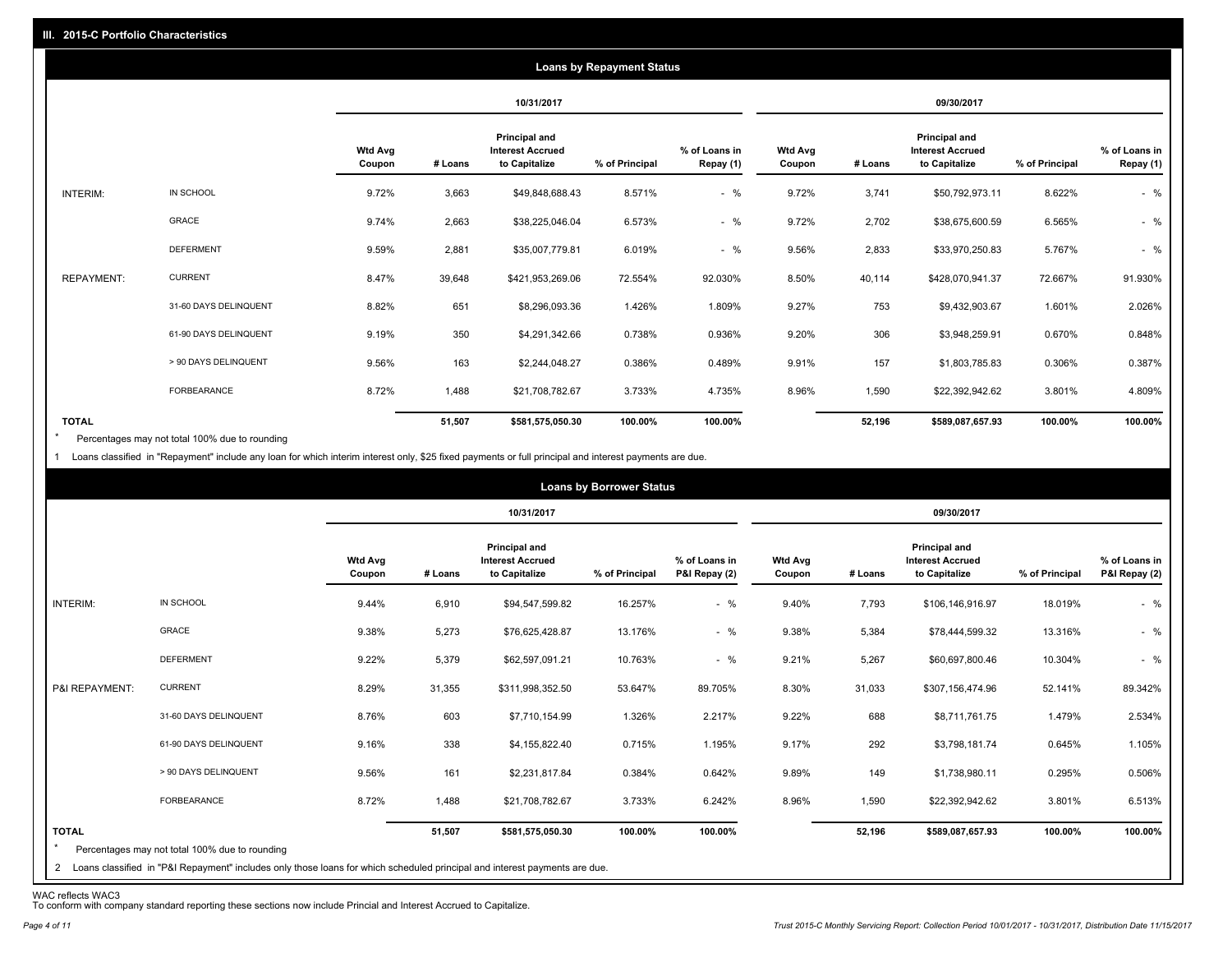|                                                                                                  | 10/31/2017       | 9/30/2017        |
|--------------------------------------------------------------------------------------------------|------------------|------------------|
| Pool Balance                                                                                     | \$581,575,050.30 | \$589,087,657.93 |
| Total # Loans                                                                                    | 51,507           | 52,196           |
| Total # Borrowers                                                                                | 36,571           | 37,026           |
| Weighted Average Coupon                                                                          | 8.83%            | 8.86%            |
| Weighted Average Remaining Term                                                                  | 120.92           | 120.61           |
| Percent of Pool - Cosigned                                                                       | 93.0%            | 93.0%            |
| Percent of Pool - Non Cosigned                                                                   | 7.0%             | 7.0%             |
| Borrower Interest Accrued for Period                                                             | \$4,053,545.94   | \$3,990,595.75   |
| Outstanding Borrower Interest Accrued                                                            | \$38,601,449.73  | \$38,719,516.95  |
| Gross Principal Realized Loss - Periodic *                                                       | \$396,303.32     | \$339,141.58     |
| Gross Principal Realized Loss - Cumulative *                                                     | \$12,387,147.80  | \$11,990,844.48  |
| Recoveries on Realized Losses - Periodic                                                         | \$101,081.79     | \$111,623.08     |
| Recoveries on Realized Losses - Cumulative                                                       | \$1,195,320.37   | \$1,094,238.58   |
| Net Losses - Periodic                                                                            | \$295,221.53     | \$227,518.50     |
| Net Losses - Cumulative                                                                          | \$11,191,827.43  | \$10,896,605.90  |
| Non-Cash Principal Activity - Capitalized Interest                                               | \$1,359,310.78   | \$839,858.20     |
| Since Issued Total Constant Prepayment Rate (CPR) (1)                                            | 9.25%            | 9.22%            |
| <b>Loan Substitutions</b>                                                                        | \$0.00           | \$0.00           |
| <b>Cumulative Loan Substitutions</b>                                                             | \$0.00           | \$0.00           |
| <b>Unpaid Servicing Fees</b>                                                                     | \$0.00           | \$0.00           |
| <b>Unpaid Administration Fees</b>                                                                | \$0.00           | \$0.00           |
| <b>Unpaid Carryover Servicing Fees</b>                                                           | \$0.00           | \$0.00           |
| Note Interest Shortfall                                                                          | \$0.00           | \$0.00           |
| Loans in Modification                                                                            | \$25,001,161.21  | \$23,067,087.63  |
| % of Loans in Modification as a % of Loans in Repayment (P&I)                                    | 7.67%            | 7.18%            |
|                                                                                                  |                  |                  |
| % Annualized Gross Principal Realized Loss - Periodic as a %<br>of Loans in Repayment (P&I) * 12 | 1.46%            | 1.27%            |
| % Gross Principal Realized Loss - Cumulative as a % of<br>Original Pool Balance                  | 1.65%            | 1.60%            |

\* In accordance with the Servicer's current policies and procedures, after September 1, 2017 Ioans subject to bankruptcy claims generally will not be reported as a charged-off unless and until they are delinquent for 120 d

(1) For additional information, see 'Since Issued CPR Methodology' found on page 11 of this report.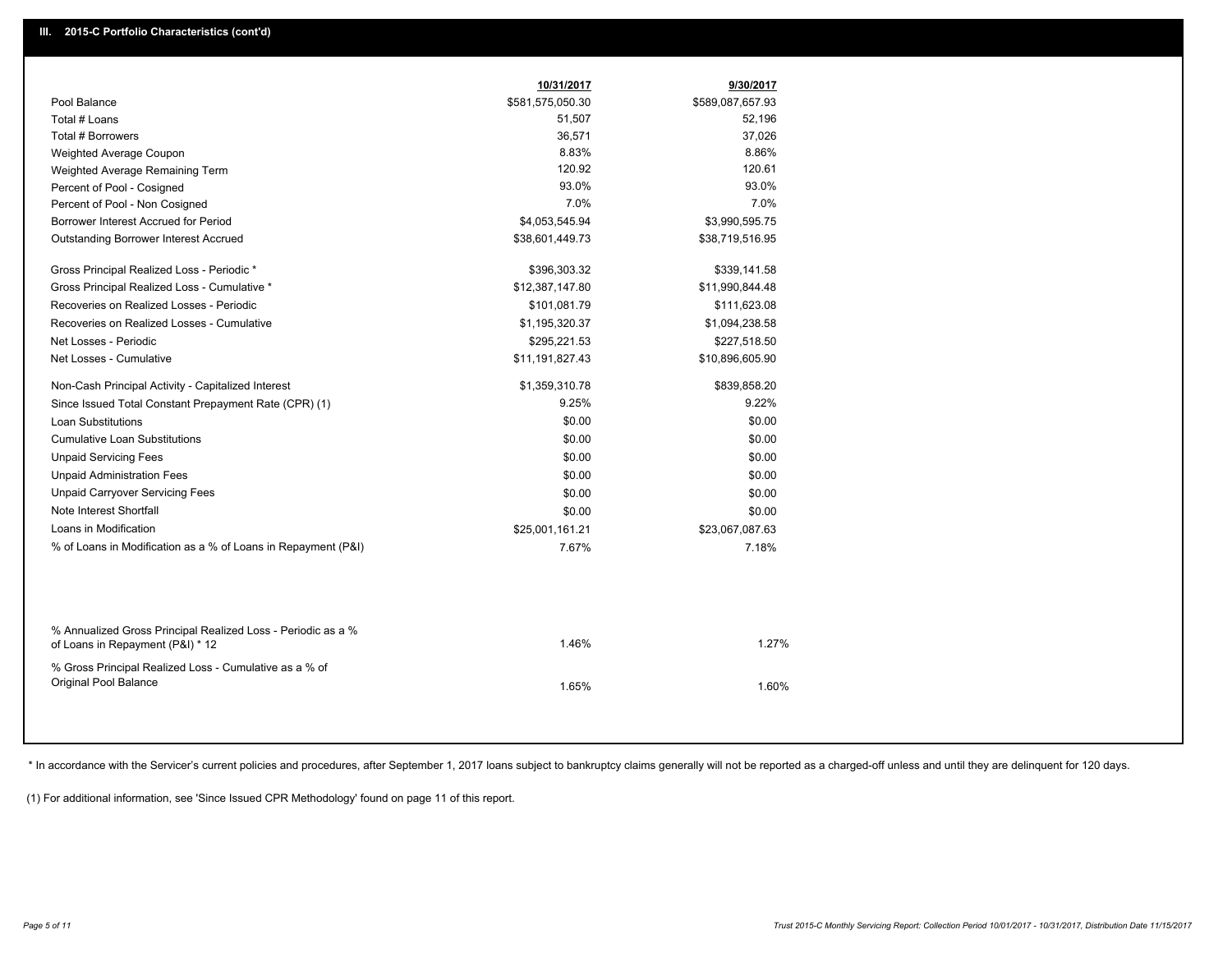#### **Loan Program**  A

|                                    | Weighted<br><b>Average Coupon</b> | # LOANS | <b>\$ AMOUNT</b> | $%$ *     |
|------------------------------------|-----------------------------------|---------|------------------|-----------|
| - Smart Option Interest-Only Loans | 7.91%                             | 11.616  | \$99,627,062.46  | 17.131%   |
| - Smart Option Fixed Pay Loans     | 8.70%                             | 13,671  | \$183,155,305.57 | 31.493%   |
| - Smart Option Deferred Loans      | 9.07%                             | 26.220  | \$298,792,682.27 | 51.376%   |
| - Other Loan Programs              | $0.00\%$                          | 0       | \$0.00           | $0.000\%$ |
| <b>Total</b>                       | 8.76%                             | 51,507  | \$581,575,050.30 | 100.000%  |

\* Percentages may not total 100% due to rounding

B

C

**Index Type**

|                       | Weighted<br><b>Average Coupon</b> | # LOANS | <b>\$ AMOUNT</b> | $%$ *     |
|-----------------------|-----------------------------------|---------|------------------|-----------|
| - Fixed Rate Loans    | 8.40%                             | 10,350  | \$134,020,502.69 | 23.044%   |
| - LIBOR Indexed Loans | 8.86%                             | 41.157  | \$447,554,547.61 | 76.956%   |
| - Other Index Rates   | $0.00\%$                          | 0       | \$0.00           | $0.000\%$ |
| <b>Total</b>          | 8.76%                             | 51,507  | \$581,575,050.30 | 100.000%  |

\* Percentages may not total 100% due to rounding

# **Weighted Average Recent FICO**

| $0 - 639$            | 3,706  | \$39,173,849.58  | 6.736%    |
|----------------------|--------|------------------|-----------|
| 640 - 669            | 3,029  | \$32,643,870.83  | 5.613%    |
| 670 - 699            | 5,488  | \$61,004,566.58  | 10.490%   |
| 700 - 739            | 11,288 | \$130,170,814.80 | 22.382%   |
| $740 +$              | 27,989 | \$318,559,694.22 | 54.775%   |
| $N/A$ <sub>(1)</sub> |        | \$22,254.29      | $0.004\%$ |
| <b>Total</b>         | 51,507 | \$581,575,050.30 | 100.000%  |

WAC reflects WAC3

To conform with company standard reporting these sections now include Princial and Interest Accrued to Capitalize.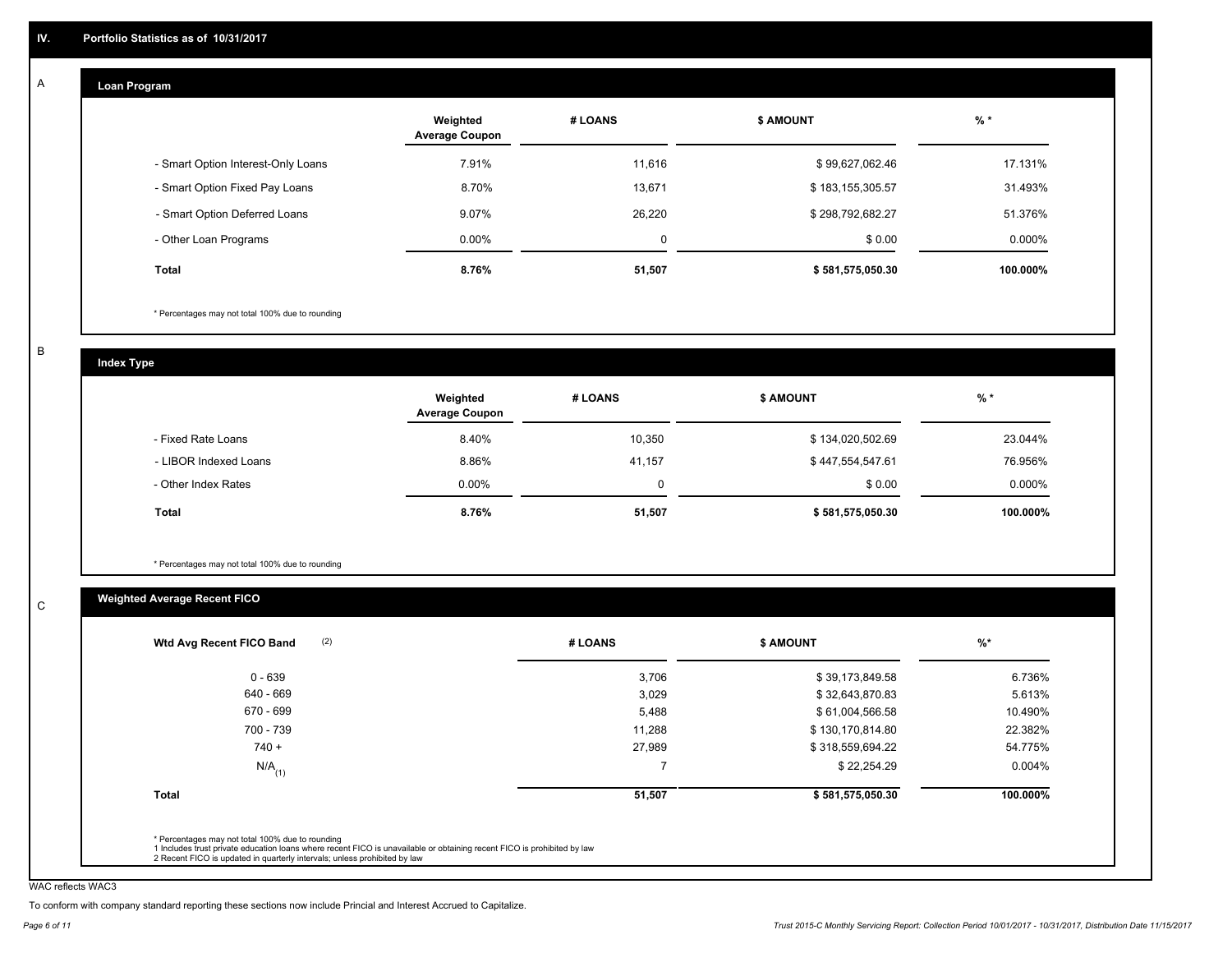| V. | 2015-C Reserve Account and Principal Distribution Calculations                                 |                  |  |
|----|------------------------------------------------------------------------------------------------|------------------|--|
| А. | <b>Reserve Account</b>                                                                         |                  |  |
|    | Specified Reserve Account Balance                                                              | \$1,884,455.00   |  |
|    | Actual Reserve Account Balance                                                                 | \$1,884,455.00   |  |
| В. | <b>Principal Distribution Amount</b>                                                           |                  |  |
|    | Class A Notes Outstanding<br>i.                                                                | \$362,694,474.05 |  |
|    | Pool Balance<br>ii.                                                                            | \$581,575,050.30 |  |
|    | First Priority Principal Distribution Amount (i - ii)<br>iii.                                  | \$0.00           |  |
|    |                                                                                                |                  |  |
|    | Class A and B Notes Outstanding<br>iv.                                                         | \$432,694,474.05 |  |
|    | First Priority Principal Distribution Amount<br>v.                                             | \$0.00           |  |
|    | Pool Balance<br>vi.                                                                            | \$581,575,050.30 |  |
|    | Specified Overcollateralization Amount<br>vii.                                                 | \$174,472,515.09 |  |
|    | Available Funds (after payment of waterfall items A through H)<br>viii.                        | \$9,648,067.89   |  |
|    | Class C Notes Outstanding<br>ix.                                                               | \$50,000,000.00  |  |
|    | Regular Principal Distribution Amount (if (iv > 0, (iv - v) - (vi - vii), min(viii, ix))<br>x. | \$25,591,938.84  |  |
|    | Pool Balance<br>xi.                                                                            | \$581,575,050.30 |  |
|    | 10% of Initial Pool Balance<br>xii.                                                            | \$74,963,981.87  |  |
|    |                                                                                                |                  |  |
|    | First Priority Principal Distribution Amount<br>xiii.                                          | \$0.00           |  |
|    | Regular Principal Distribution Amount<br>xiv.                                                  | \$25,591,938.84  |  |
|    | Available Funds (after payment of waterfall items A through J)<br>XV.                          | \$0.00           |  |
|    | xvi. Additional Principal Distribution Amount (if(ix $\lt$ = x, min(xv, xi - xiii - xiv)))     | \$0.00           |  |
|    |                                                                                                |                  |  |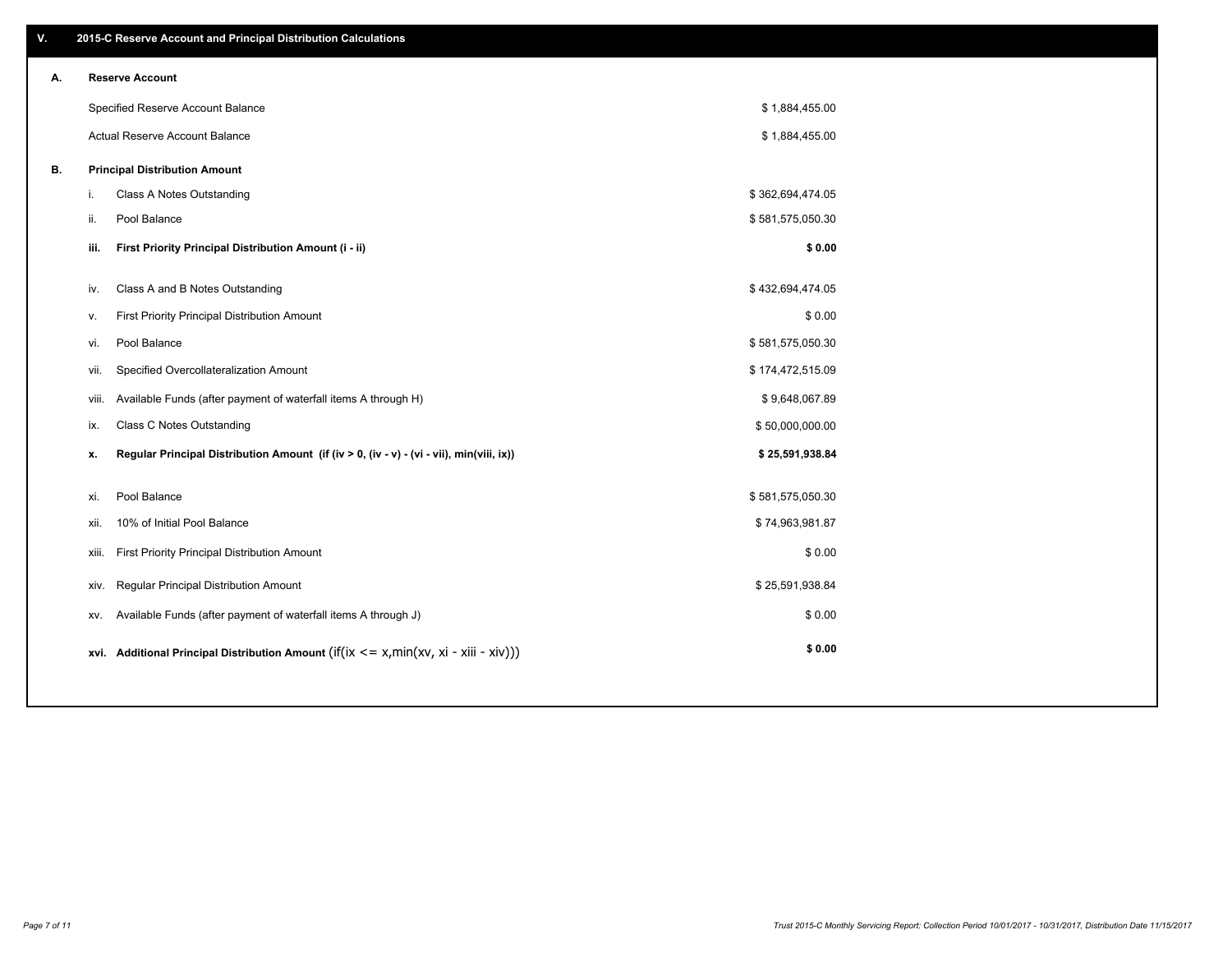|   |                                                                                   | Paid                 | <b>Funds Balance</b>               |
|---|-----------------------------------------------------------------------------------|----------------------|------------------------------------|
|   | <b>Total Available Funds</b>                                                      |                      | \$11,268,093.63                    |
| A | <b>Trustee Fees</b>                                                               | \$0.00               | \$11,268,093.63                    |
| B | <b>Servicing Fees</b>                                                             | \$370,097.52         | \$10,897,996.11                    |
| C | i. Administration Fees<br>ii. Unreimbursed Administrator Advances plus any Unpaid | \$8,333.00<br>\$0.00 | \$10,889,663.11<br>\$10,889,663.11 |
| D | Class A Noteholders Interest Distribution Amount                                  | \$849,928.55         | \$10,039,734.56                    |
| Е | First Priority Principal Payment                                                  | \$0.00               | \$10,039,734.56                    |
| F | Class B Noteholders Interest Distribution Amount                                  | \$204,166.67         | \$9,835,567.89                     |
| G | Class C Noteholders Interest Distribution Amount                                  | \$187,500.00         | \$9,648,067.89                     |
| H | <b>Reinstatement Reserve Account</b>                                              | \$0.00               | \$9,648,067.89                     |
|   | Regular Principal Distribution                                                    | \$9,648,067.89       | \$0.00                             |
| J | <b>Carryover Servicing Fees</b>                                                   | \$0.00               | \$0.00                             |
| Κ | Additional Principal Distribution Amount                                          | \$0.00               | \$0.00                             |
| L | Unpaid Expenses of Trustee                                                        | \$0.00               | \$0.00                             |
| M | Unpaid Expenses of Administrator                                                  | \$0.00               | \$0.00                             |
| N | Remaining Funds to the Residual Certificateholders                                | \$0.00               | \$0.00                             |

# **Waterfall Conditions**

|      | Pool Balance                                                                       | \$581,575,050.30 |
|------|------------------------------------------------------------------------------------|------------------|
| Ш.   | Class A and B Notes Outstanding                                                    | \$432.694.474.05 |
| iii. | Class C Noteholders' Interest Distribution Ratio (i / ii)                          | 134.41%          |
| iv.  | Minimum Ratio                                                                      | 110.00%          |
| v.   | Is the Class C Noteholders' Interest Distribution Condition Satisfied (iii $>$ iv) | ◡                |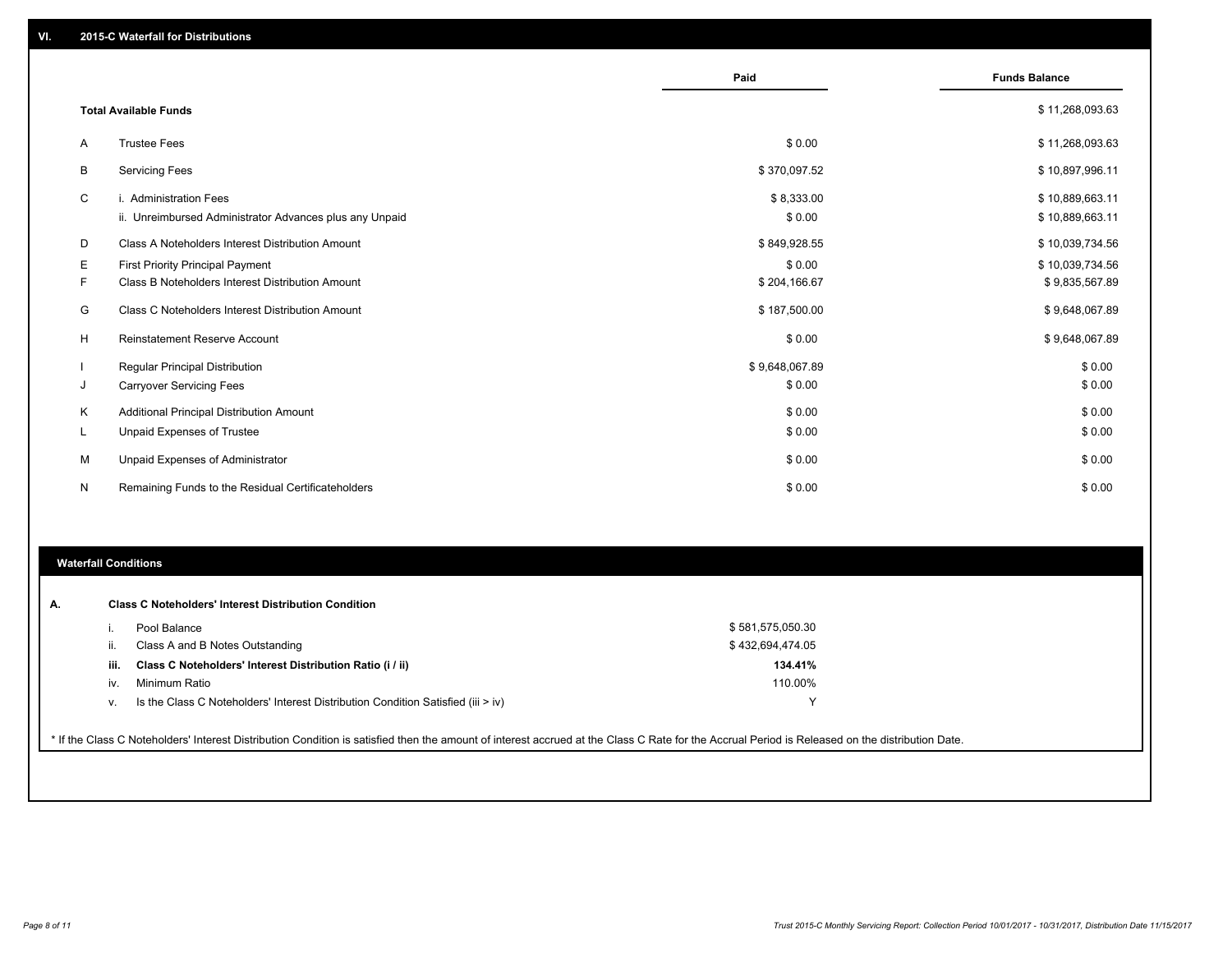# **VII. 2015-C Distributions**

| <b>Distribution Amounts</b>                                |                         |                         |                         |
|------------------------------------------------------------|-------------------------|-------------------------|-------------------------|
|                                                            | A <sub>2</sub> A        | A <sub>2</sub> B        | A3                      |
| Cusip/Isin                                                 | 78448RAB2               | 78448RAC0               | 78448RAD8               |
| <b>Beginning Balance</b>                                   | \$193,982,918.99        | \$93,711,555.06         | \$75,000,000.00         |
| Index                                                      | <b>FIXED</b>            | <b>LIBOR</b>            | <b>LIBOR</b>            |
| Spread/Fixed Rate                                          | 2.75%                   | 1.40%                   | 1.95%                   |
| Record Date (Days Prior to Distribution)                   | 1 NEW YORK BUSINESS DAY | 1 NEW YORK BUSINESS DAY | 1 NEW YORK BUSINESS DAY |
| <b>Accrual Period Begin</b>                                | 10/15/2017              | 10/16/2017              | 10/16/2017              |
| <b>Accrual Period End</b>                                  | 11/15/2017              | 11/15/2017              | 11/15/2017              |
| Daycount Fraction                                          | 0.08333333              | 0.08333333              | 0.08333333              |
| Interest Rate*                                             | 2.75000%                | 2.63889%                | 3.18889%                |
| <b>Accrued Interest Factor</b>                             | 0.002291667             | 0.002199075             | 0.002657408             |
| <b>Current Interest Due</b>                                | \$444,544.19            | \$206,078.74            | \$199,305.62            |
| Interest Shortfall from Prior Period Plus Accrued Interest | $\mathsf{\$}$ -         | $\mathcal{S}$ -         | $\mathsf{\$}$ -         |
| <b>Total Interest Due</b>                                  | \$444,544.19            | \$206,078.74            | \$199,305.62            |
| <b>Interest Paid</b>                                       | \$444,544.19            | \$206,078.74            | \$199,305.62            |
| <b>Interest Shortfall</b>                                  | $S -$                   | $\mathsf{\$}$ -         | $\mathsf{\$}$ -         |
| <b>Principal Paid</b>                                      | \$6,505,374.77          | \$3,142,693.12          | $\mathsf{\$}$ -         |
| <b>Ending Principal Balance</b>                            | \$187,477,544.22        | \$90,568,861.94         | \$75,000,000.00         |
| Paydown Factor                                             | 0.031426931             | 0.031426931             | 0.000000000             |
| <b>Ending Balance Factor</b>                               | 0.905688619             | 0.905688619             | 1.000000000             |

\* Pay rates for Current Distribution. For the interest rates applicable to the next distribution date, please see https://www.salliemae.com/about/investors/data/SMBabrate.txt.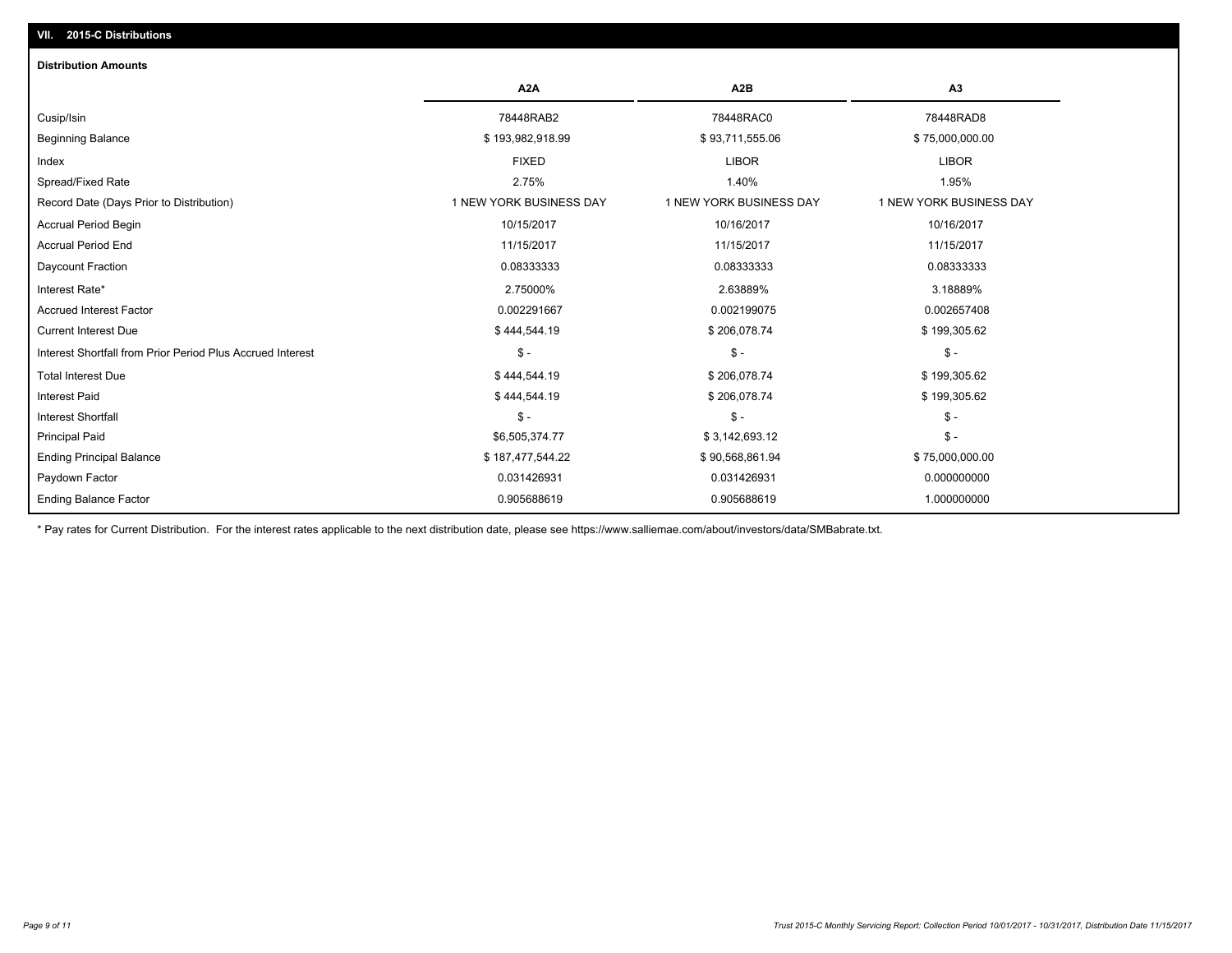| <b>Distribution Amounts</b>                                |                         |                         |
|------------------------------------------------------------|-------------------------|-------------------------|
|                                                            | в                       | C                       |
| Cusip/Isin                                                 | 78448RAE6               | 78448RAF3               |
| <b>Beginning Balance</b>                                   | \$70,000,000.00         | \$50,000,000.00         |
| Index                                                      | <b>FIXED</b>            | <b>FIXED</b>            |
| Spread/Fixed Rate                                          | 3.50%                   | 4.50%                   |
| Record Date (Days Prior to Distribution)                   | 1 NEW YORK BUSINESS DAY | 1 NEW YORK BUSINESS DAY |
| <b>Accrual Period Begin</b>                                | 10/15/2017              | 10/15/2017              |
| <b>Accrual Period End</b>                                  | 11/15/2017              | 11/15/2017              |
| Daycount Fraction                                          | 0.08333333              | 0.08333333              |
| Interest Rate*                                             | 3.50000%                | 4.50000%                |
| <b>Accrued Interest Factor</b>                             | 0.002916667             | 0.003750000             |
| <b>Current Interest Due</b>                                | \$204,166.67            | \$187,500.00            |
| Interest Shortfall from Prior Period Plus Accrued Interest | $\mathcal{S}$ -         | $$ -$                   |
| <b>Total Interest Due</b>                                  | \$204,166.67            | \$187,500.00            |
| <b>Interest Paid</b>                                       | \$204,166.67            | \$187,500.00            |
| <b>Interest Shortfall</b>                                  | $\mathbb{S}$ -          | $S -$                   |
| <b>Principal Paid</b>                                      | $\mathbb{S}$ -          | $S -$                   |
| <b>Ending Principal Balance</b>                            | \$70,000,000.00         | \$50,000,000.00         |
| Paydown Factor                                             | 0.000000000             | 0.000000000             |
| <b>Ending Balance Factor</b>                               | 1.000000000             | 1.000000000             |

\* Pay rates for Current Distribution. For the interest rates applicable to the next distribution date, please see https://www.salliemae.com/about/investors/data/SMBabrate.txt.

**VII. 2015-C Distributions**